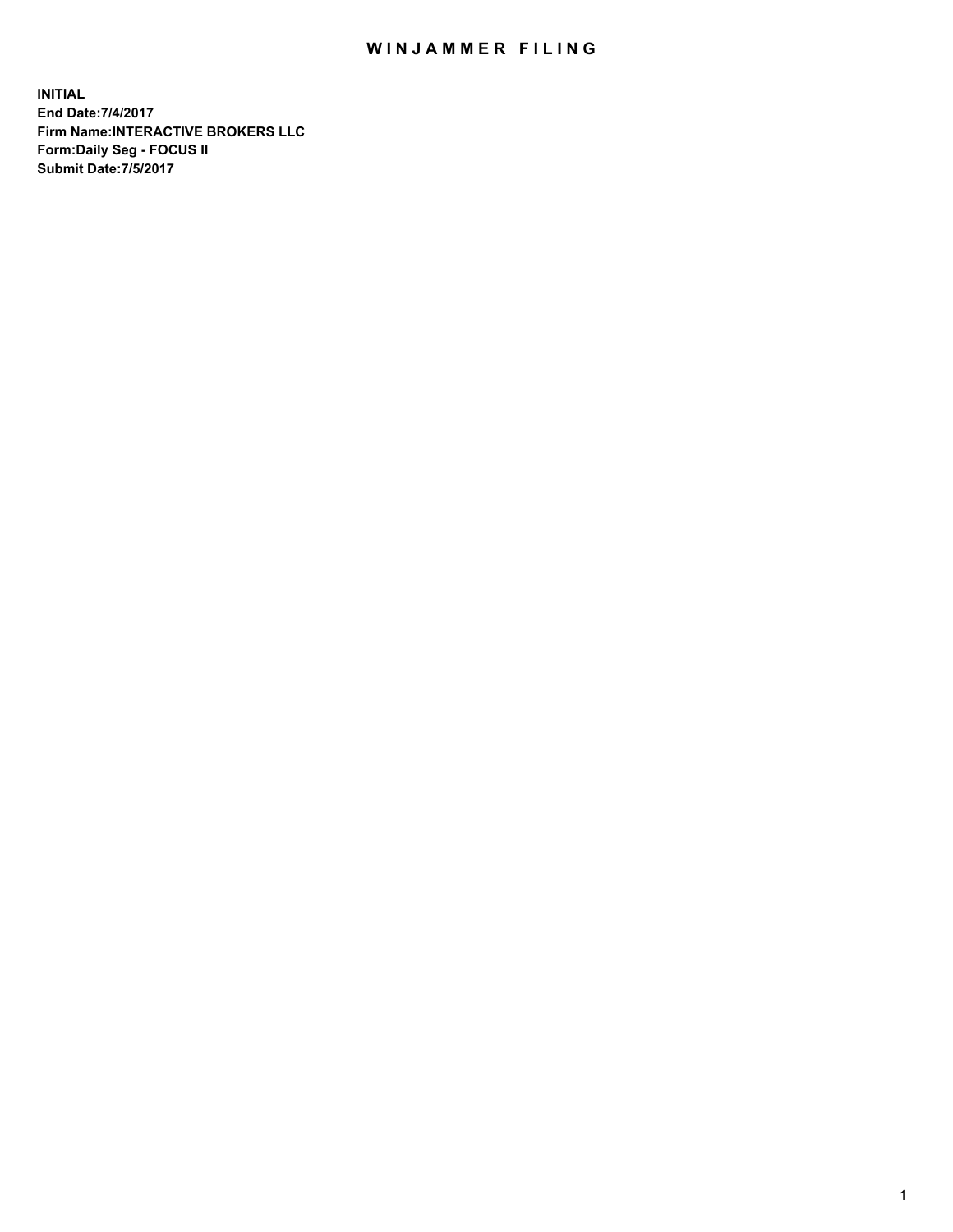## **INITIAL End Date:7/4/2017 Firm Name:INTERACTIVE BROKERS LLC Form:Daily Seg - FOCUS II Submit Date:7/5/2017 Daily Segregation - Cover Page**

| Name of Company<br><b>Contact Name</b><br><b>Contact Phone Number</b><br><b>Contact Email Address</b>                                                                                                                                                                                                                          | <b>INTERACTIVE BROKERS LLC</b><br>James Menicucci<br>203-618-8085<br>jmenicucci@interactivebrokers.c<br>om |
|--------------------------------------------------------------------------------------------------------------------------------------------------------------------------------------------------------------------------------------------------------------------------------------------------------------------------------|------------------------------------------------------------------------------------------------------------|
| FCM's Customer Segregated Funds Residual Interest Target (choose one):<br>a. Minimum dollar amount: ; or<br>b. Minimum percentage of customer segregated funds required:% ; or<br>c. Dollar amount range between: and; or<br>d. Percentage range of customer segregated funds required between:% and%.                         | $\overline{\mathbf{0}}$<br>0<br>155,000,000 245,000,000<br>0 <sub>0</sub>                                  |
| FCM's Customer Secured Amount Funds Residual Interest Target (choose one):<br>a. Minimum dollar amount: ; or<br>b. Minimum percentage of customer secured funds required:%; or<br>c. Dollar amount range between: and; or<br>d. Percentage range of customer secured funds required between: % and %.                          | $\overline{\mathbf{0}}$<br>0<br>80,000,000 120,000,000<br>0 <sub>0</sub>                                   |
| FCM's Cleared Swaps Customer Collateral Residual Interest Target (choose one):<br>a. Minimum dollar amount: ; or<br>b. Minimum percentage of cleared swaps customer collateral required:% ; or<br>c. Dollar amount range between: and; or<br>d. Percentage range of cleared swaps customer collateral required between:% and%. | $\overline{\mathbf{0}}$<br>$\overline{\mathbf{0}}$<br>0 <sub>0</sub><br>0 <sub>0</sub>                     |

Attach supporting documents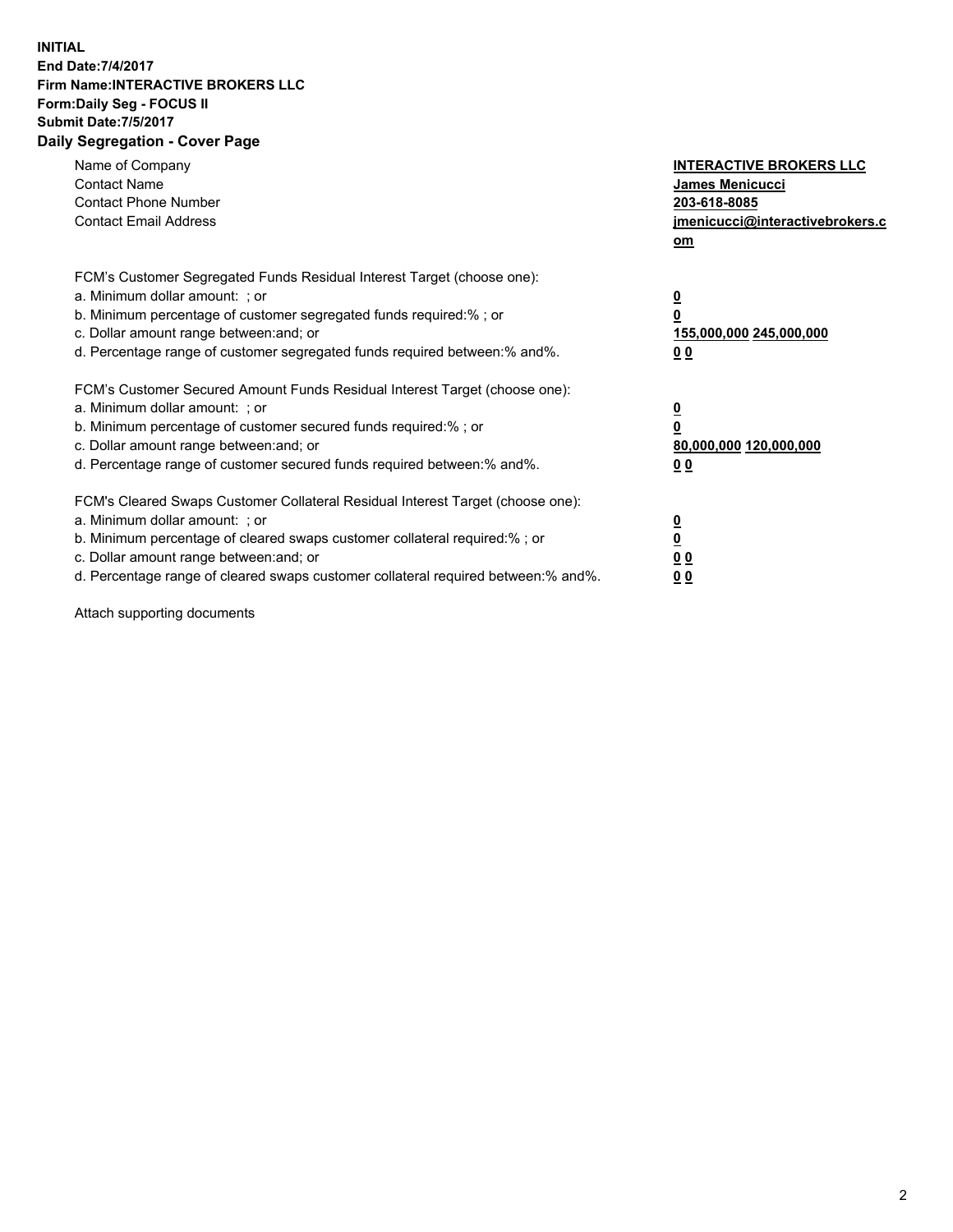## **INITIAL End Date:7/4/2017 Firm Name:INTERACTIVE BROKERS LLC Form:Daily Seg - FOCUS II Submit Date:7/5/2017 Daily Segregation - Secured Amounts**

|     | Foreign Futures and Foreign Options Secured Amounts                                         |                                   |
|-----|---------------------------------------------------------------------------------------------|-----------------------------------|
|     | Amount required to be set aside pursuant to law, rule or regulation of a foreign            | $0$ [7305]                        |
|     | government or a rule of a self-regulatory organization authorized thereunder                |                                   |
| 1.  | Net ledger balance - Foreign Futures and Foreign Option Trading - All Customers             |                                   |
|     | A. Cash                                                                                     | 353,007,027 [7315]                |
|     | B. Securities (at market)                                                                   | $0$ [7317]                        |
| 2.  | Net unrealized profit (loss) in open futures contracts traded on a foreign board of trade   | <b>9,971,854</b> [7325]           |
| 3.  | Exchange traded options                                                                     |                                   |
|     | a. Market value of open option contracts purchased on a foreign board of trade              |                                   |
|     |                                                                                             | 26,890 [7335]<br>$-28,246$ [7337] |
|     | b. Market value of open contracts granted (sold) on a foreign board of trade                |                                   |
| 4.  | Net equity (deficit) (add lines 1.2. and 3.)                                                | 362,977,525 [7345]                |
| 5.  | Account liquidating to a deficit and account with a debit balances - gross amount           | 29,704 [7351]                     |
|     | Less: amount offset by customer owned securities                                            | 0 [7352] 29,704 [7354]            |
| 6.  | Amount required to be set aside as the secured amount - Net Liquidating Equity              | 363,007,229 [7355]                |
|     | Method (add lines 4 and 5)                                                                  |                                   |
| 7.  | Greater of amount required to be set aside pursuant to foreign jurisdiction (above) or line | 363,007,229 [7360]                |
|     | 6.                                                                                          |                                   |
|     | FUNDS DEPOSITED IN SEPARATE REGULATION 30.7 ACCOUNTS                                        |                                   |
| 1.  | Cash in banks                                                                               |                                   |
|     | A. Banks located in the United States                                                       | 72,050,580 [7500]                 |
|     | B. Other banks qualified under Regulation 30.7                                              | 0 [7520] 72,050,580 [7530]        |
| 2.  | Securities                                                                                  |                                   |
|     | A. In safekeeping with banks located in the United States                                   | 343,639,660 [7540]                |
|     | B. In safekeeping with other banks qualified under Regulation 30.7                          | 0 [7560] 343,639,660 [7570]       |
| 3.  | Equities with registered futures commission merchants                                       |                                   |
|     | A. Cash                                                                                     | $0$ [7580]                        |
|     | <b>B.</b> Securities                                                                        | $0$ [7590]                        |
|     | C. Unrealized gain (loss) on open futures contracts                                         | $0$ [7600]                        |
|     | D. Value of long option contracts                                                           | $0$ [7610]                        |
|     | E. Value of short option contracts                                                          | 0 [7615] 0 [7620]                 |
| 4.  | Amounts held by clearing organizations of foreign boards of trade                           |                                   |
|     | A. Cash                                                                                     | $0$ [7640]                        |
|     | <b>B.</b> Securities                                                                        | $0$ [7650]                        |
|     | C. Amount due to (from) clearing organization - daily variation                             | $0$ [7660]                        |
|     | D. Value of long option contracts                                                           | $0$ [7670]                        |
|     | E. Value of short option contracts                                                          | 0 [7675] 0 [7680]                 |
| 5.  | Amounts held by members of foreign boards of trade                                          |                                   |
|     | A. Cash                                                                                     | 71,760,972 [7700]                 |
|     | <b>B.</b> Securities                                                                        | $0$ [7710]                        |
|     | C. Unrealized gain (loss) on open futures contracts                                         |                                   |
|     |                                                                                             | 9,719,649 [7720]                  |
|     | D. Value of long option contracts                                                           | 26,890 [7730]                     |
|     | E. Value of short option contracts                                                          | -28,246 [7735] 81,479,265 [7740]  |
| 6.  | Amounts with other depositories designated by a foreign board of trade                      | $0$ [7760]                        |
| 7.  | Segregated funds on hand                                                                    | $0$ [7765]                        |
| 8.  | Total funds in separate section 30.7 accounts                                               | 497,169,505 [7770]                |
| 9.  | Excess (deficiency) Set Aside for Secured Amount (subtract line 7 Secured Statement         | 134, 162, 276 [7380]              |
|     | Page 1 from Line 8)                                                                         |                                   |
| 10. | Management Target Amount for Excess funds in separate section 30.7 accounts                 | 80,000,000 [7780]                 |
| 11. | Excess (deficiency) funds in separate 30.7 accounts over (under) Management Target          | 54,162,276 [7785]                 |
|     |                                                                                             |                                   |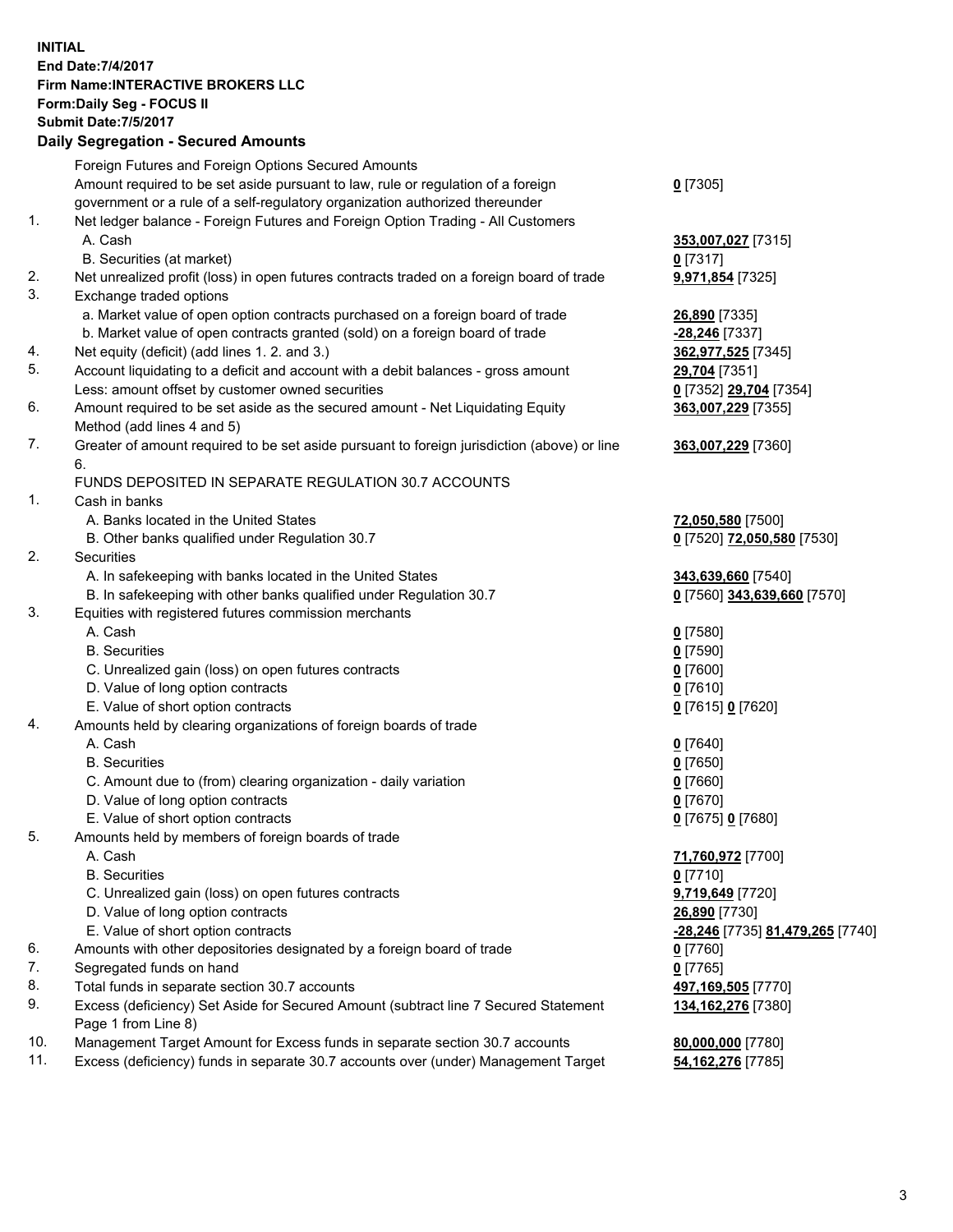**INITIAL End Date:7/4/2017 Firm Name:INTERACTIVE BROKERS LLC Form:Daily Seg - FOCUS II Submit Date:7/5/2017 Daily Segregation - Segregation Statement** SEGREGATION REQUIREMENTS(Section 4d(2) of the CEAct) 1. Net ledger balance A. Cash **4,202,226,588** [7010] B. Securities (at market) **0** [7020] 2. Net unrealized profit (loss) in open futures contracts traded on a contract market **9,834,476** [7030] 3. Exchange traded options A. Add market value of open option contracts purchased on a contract market **223,700,082** [7032] B. Deduct market value of open option contracts granted (sold) on a contract market **-328,537,684** [7033] 4. Net equity (deficit) (add lines 1, 2 and 3) **4,107,223,462** [7040] 5. Accounts liquidating to a deficit and accounts with debit balances - gross amount **209,314** [7045] Less: amount offset by customer securities **0** [7047] **209,314** [7050] 6. Amount required to be segregated (add lines 4 and 5) **4,107,432,776** [7060] FUNDS IN SEGREGATED ACCOUNTS 7. Deposited in segregated funds bank accounts A. Cash **720,526,528** [7070] B. Securities representing investments of customers' funds (at market) **2,453,204,095** [7080] C. Securities held for particular customers or option customers in lieu of cash (at market) **0** [7090] 8. Margins on deposit with derivatives clearing organizations of contract markets A. Cash **527,293,313** [7100] B. Securities representing investments of customers' funds (at market) **704,398,642** [7110] C. Securities held for particular customers or option customers in lieu of cash (at market) **0** [7120] 9. Net settlement from (to) derivatives clearing organizations of contract markets **-613,863** [7130] 10. Exchange traded options A. Value of open long option contracts **223,694,644** [7132] B. Value of open short option contracts **-328,526,806** [7133] 11. Net equities with other FCMs A. Net liquidating equity **0** [7140] B. Securities representing investments of customers' funds (at market) **0** [7160] C. Securities held for particular customers or option customers in lieu of cash (at market) **0** [7170] 12. Segregated funds on hand **0** [7150] 13. Total amount in segregation (add lines 7 through 12) **4,299,976,553** [7180] 14. Excess (deficiency) funds in segregation (subtract line 6 from line 13) **192,543,777** [7190] 15. Management Target Amount for Excess funds in segregation **155,000,000** [7194] 16. Excess (deficiency) funds in segregation over (under) Management Target Amount **37,543,777** [7198]

Excess